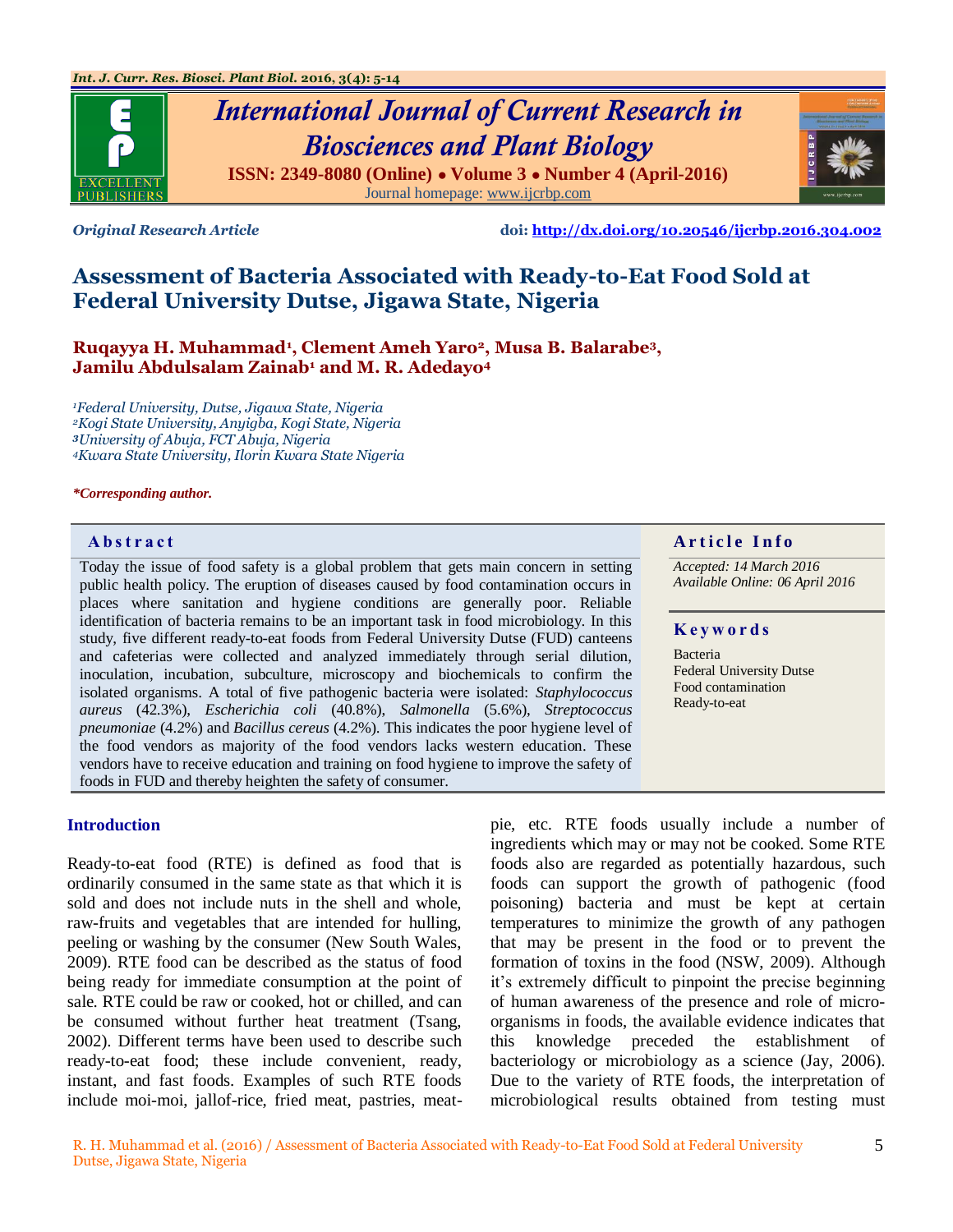account for the method of processing and the individual components of the food (NSW, 2009).

Because human food sources are of plant and animal origin, it is important to understand the biological principles of the microbial biota associated with plants and animals in their natural habitats and respective roles (Jay, 2006). Although it sometimes appears that microorganisms are trying to ruin our food sources by infecting and destroying plants and animals, including humans, this is by no means their primary role in nature (Jay, 2006). In our present view of life on this planet, the primary function of micro-organisms in nature is selfperpetuation. The microbial spoilage of foods may be viewed simply as an attempt by the food biota to carry out what appears to be their primary role in nature. Outbreaks of food borne diseases are caused by foods that are contaminated intrinsically or that become contaminated during harvesting (Torok et al., 1997).

The consumption of food contaminated by microorganisms will result in food- borne illnesses; these are usually either infectious or toxic in nature caused by agents that enter the body through ingestion of food (World Health Organization, 2007). According to the U.S. department of Health and Human Services (USDHHS) website, food -borne illnesses are diseases that results from eating contaminated food (USDHHS, 2013). Food- borne illnesses have continued to form a significant part of the morbidity and mortality of Nigerians, and have on the increase in recent times. In Nigeria and many developing countries, there are inadequate diagnostic facilities leading o inadequate investigation of outbreaks and the subsequent gross under-reporting of food-borne illnesses. Bacteria are the causative agents of food-borne illness in 60% of cases requiring hospitalization (Mead et al., 1999). The International impact of food-borne illness is difficult to estimate. However, about 2.1 million children in developing countries die due to diarrheal related illnesses annually, it is suspected that food or water is the vehicle for many of these illnesses (WHO, 2002). Because food is biological in nature and is capable of supplying consumers with nutrients, it is equally supporting the growth of contaminating micro-organisms. In Nigeria, a number of foods have been reported to have high incidence of bacteria (Adesiyun, 1995; Okonko et al., 2009; Adesetan et al., 2013; Bello et al., 2013).

A number of observational studies have shown that RTE foods are sometimes held at improper temperatures excessively handled by food vendors and sold at very dirty surroundings (WHO, 2001, 2003; Muinde and Kuria, 2005; Ghosh et al., 2007). Lacking personal hygiene among food handlers is one of the most commonly reported practices contributing to food-borne illness and poor hand and surface hygiene is also a significant contributory factor (Bryan, 1997; WHO, 2000). Contamination of food premises has been shown to be associated with poor hygiene standards (Cogan et al., 2002). The hands of food handler can be pivotal as vector in the spread of food-borne diseases due to poor personal hygiene or cross-contamination. Hand washing, a simple and effective way to cut down on crosscontamination is too often forgotten. It was reported that 42% of food-borne diseases outbreaks which took place in America have been caused by food handlers (Sadiq, 2008). The risk of food-borne illness due contact with hand or surface depends on both the level of contamination as well as the probability of transfer, and the importance of contaminated surface in relation to potential transmission of pathogens to food is apparent in food processing (Lynch et al., 2000). Most of the food sellers and RTE food handlers have either no formal education or few years of schooling and therefore, lack knowledge on proper food handling and play role in the transmission of pathogens (Mensah et al., 2002). A very good example of this food handler is "Typhoid Mary", Mary Mallon, who was the famous carrier of the typhoid bacteria. From the late 1980's till early 1990's, Mary Mallon worked as a cook and hence, she was continually spreading the disease (Willey et al., 2008). Therefore, the hygiene standard of the food preparation areas, utensils, as well as the personal hygiene practice in some of the kitchen personal is questionable (Ibrahim et al., 2013). In most countries, food-borne disease remain a public health predicament in spite of the improvement in hygiene standards, improved food processing practices, education of food handlers and consumer awareness (Collin, 2001).

Food safety is a growing concern for the consumers and professionals in food and food service industry (Adesiyun, 1995). Food safety is defined as the conditions and measures that are necessary during production, processing, storage, distributions and preparation of food to ensure that it is safe, sound wholesome and fit for human consumption (Adesiyun, 1985). Food hygiene is essentially aimed at producing food which is safe for human consumption and of good keeping quality (Scheule, 2001).

Microbial contaminants such as bacteria constitute the major cause of severity ranging from mild indisposition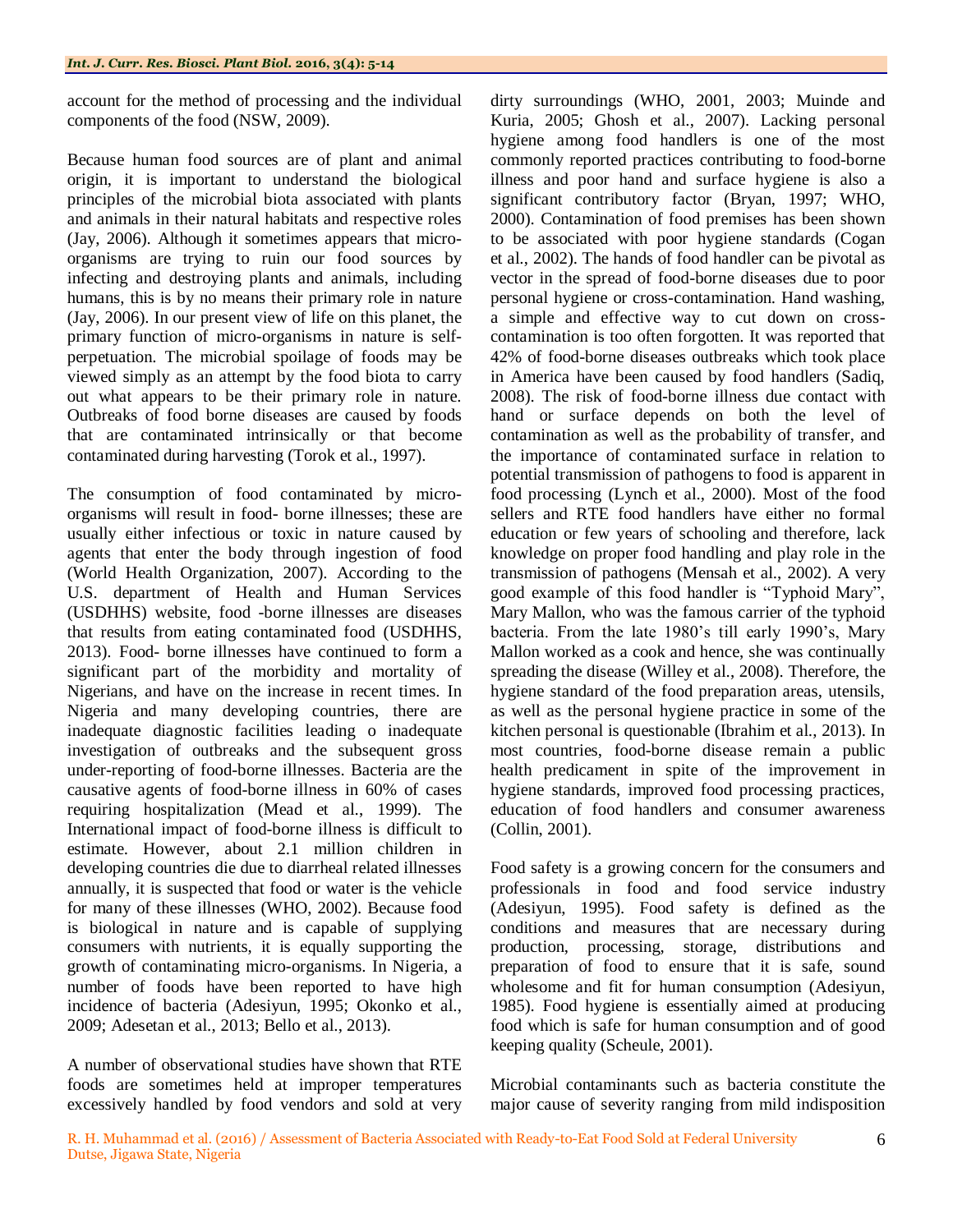to chronic or life threatening illness or both (Ibrahim, 2013). In developing countries, such contaminants are responsible for food-borne disease such as cholera*, Escherichia coli* gastroenteritis, salmonelosis, shigellosis, typhoid fever, etc. Federal University Dutse cafeterias and canteens are commercial catering establishments that service the campus populace. This study was carried out to appraise the bacteriological quality and hygiene level of some food outlets within the University.

Safe food is basic human rights despite many foods are frequently contaminated with naturally occurring pathogenic micro-organisms, such pathogens cannot be detected organoleptically, but can cause diseases of varying severity including death especially in the way they are conserved during exposition for sales provides condition for those micro-organisms to grow and reach considerable levels of contamination . Thus, food safety issues are of major important issues to the World Health Organization. The study is aim at analyzing bacteria on ready-to-eat food sold at Federal University Dutse, Jigawa State, Nigeria, as very little or no information is available.

# **Materials and methods**

#### **Study area**

This research project is focused at cafeterias and canteens within Federal University Dutse, Jigawa state, which accounts a population of 3,610 students for which 80% of their demands for daily consumption depend on these canteens and cafeterias.

# **Sterilization of materials**

All materials used were adequately and appropriately sterilized before and after use. Glass wares such as test tubes, conical flasks, pipettes, etc were thoroughly washed with detergents, rinsed properly with water and drained. They were wrapped in aluminum foil and sterilized in hot air oven at 170ºC for 1 hr. All media used were prepared according to the manufacturer's instruction. Prepared media and distilled water were autoclaved at 121ºC for 15 minutes. Metal equipments like the inoculating loop were heated to redness in an open flame before and after use. The laboratory bench was always swabbed using 70% alcohol for disinfection before analysis was made. Every isolation and inoculation was done near the flame to reduce contamination of the agar plates tubes.

#### **Collection of samples**

Six different RTE foods (beans cake, beans pudding, Pita, local cheese and Pounded yam) were obtained at random five times from various canteens and cafeterias within the University campus for bacteriological analysis. This makes a total of 30 samples to be collected between April and June, 2015. The food samples were collected aseptically to avoid contamination, labeled appropriately and were immediately transported to the laboratory for analysis.

### **Sample preparations**

*(a) Serial dilution:* One gram of each ready-to-eat food samples was weighed using a weighing balance and placed into a sterile blender, 9ml of sterile distilled water was also added and the mixture homogenized to obtain a thorough mixture. The homogenized food was aseptically transferred into a sterile beaker. One ml of the homogenized food sample was aseptically transferred using five ml sterile pipette into a test tube containing 9 ml sterile distilled water. Eight fold dilutions of the homogenates were prepared (Odu and Assor, 2013).

*(b) Plating, culture and incubation:* One ml of the 10-4 and  $10^{-5}$  dilution factors of the homogenate were plated using pour plate technique. The samples were suspended in to sterile Petri-dishes and molten agar cooled at approximately 40-45ºC was poured. After the nutrient agar solidifies, the plates were inverted and incubated at 37°C for 24 - 48 hrs. Subculture was made at the end of each incubation period to obtain pure culture of the colonies isolated. This was carried out on MacConkey and Nutrient agar.

*(c) Viable cell count:* At end of the incubation periods, the counts for each plate were counted and then expressed as colony forming unit millilitre of the sample (cfu/ml). It was achieved by dividing the plate in to four, then colonies were counted for one side and multiplied by four. Number of colonies depends on their size: typically from 30 to 300 is appropriate on a standard 10cm Petri dish. CFU/ml is mathematically expressed as:

$$
CFU/ml = \frac{No \text{ of colonies}}{Diluting x \text{ vol. (ml)}}
$$

### **Macroscopic and microscopic identification**

Colonies identifiable as discrete on the Nutrient Agar were carefully examined macroscopically for cultural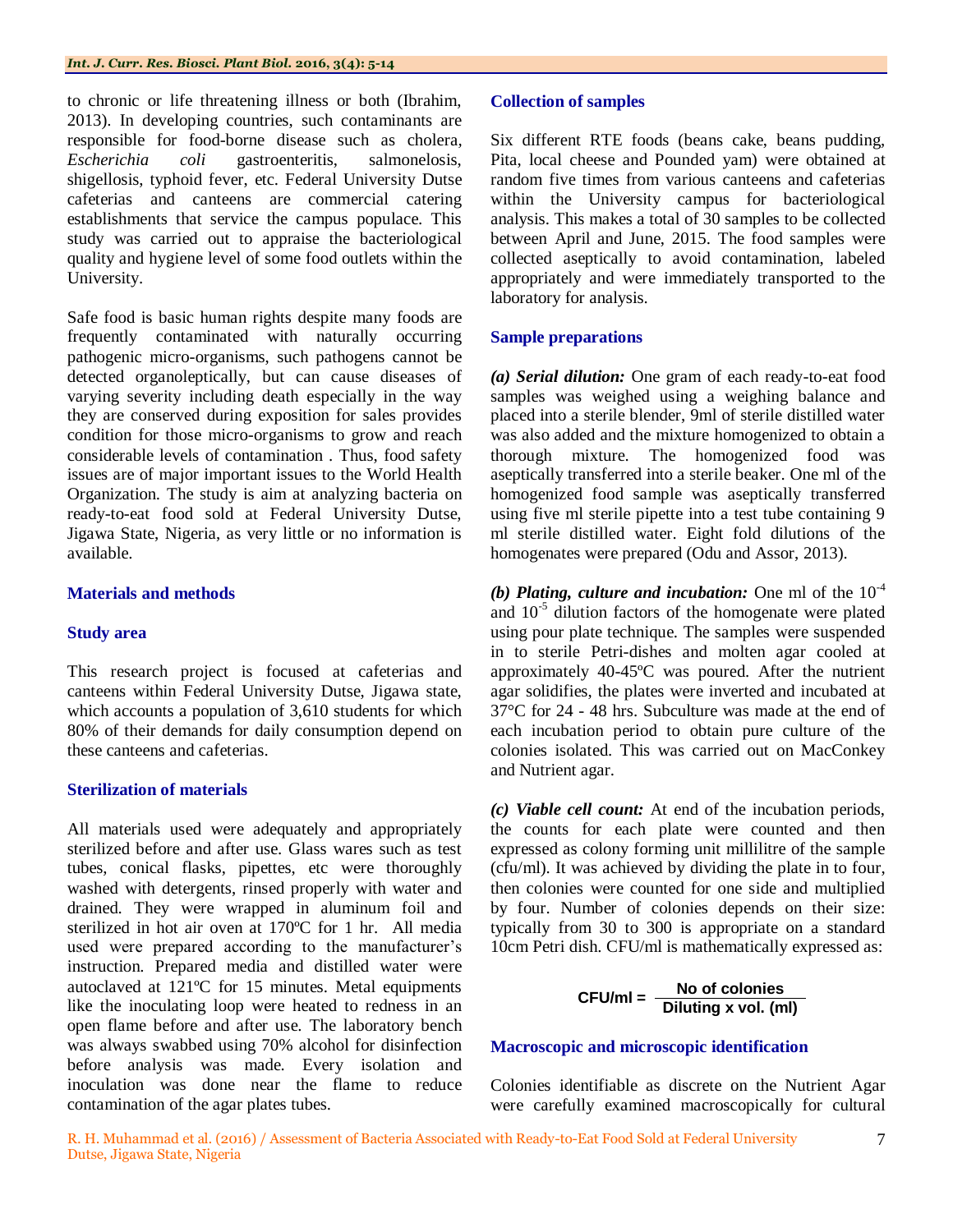characteristics such as shape, size, colour and consistency by comparing their morphological and biochemical characteristics with standard reference organisms (Buchanan and Gribbons, 1974; Cowan and Steel, 1985; Cheeshrough, 2003; Mboto et al., 2012; Olutiola et al., 1991). For morphological characteristics, a small portion of the discrete colonies on each plate was smeared on a microscope slide with a drop of Normal saline added. The smear was gently fixed by heat and immersion oil was dropped on the surfaces, and then viewed under the  $\times 100$  objective lens of the microscope (Bello and Osho, 2013).

## **Statistical analysis**

Data obtained was analysed using Chi- square to find the significance of each of the organism isolated.

### **Results and discussion**

The most predominant bacterial pathogens isolated in the present study include *Staphylococcus aureus*, *Bacillus cereus*, *Escherichia coli* and *Salmonella, Streptococcus pneumoniae.* The isolation of similar pathogens has also been reported by previous workers from various foods (raw and ready-to-eat foods) (Fang et al., 1999). A study on street vended foods in Atbara City in the Naher Elneen state of Sudan showed that the most prevalent bacteria contaminating cooked meals, bottled drinks and fresh fruit *were Escherichia coli, Staphylococcus aureus*  and *Bacillus* sp*.* (Abdalla et al., 2009; Elfaki and Elhakim, 2011; Ameko et al., 2012). Various origins are an indication of poor hygienic practices in the study area.

The bacterial species isolated in the present study, in six different RTE are provided in Tables 1 to 5. *Staphylococcus aureus* is the most predominated organism (43.5%) isolated from all the food samples, a well-known food-borne pathogen, this bacterium may be contributed through human handling of the raw food and products. Nevertheless, adequate precautions can prevent *S. aureus* contamination, growth and enterotoxin production from occurring in food products (Himelbloom et al., 2008; Amusan et al., 2010). Contamination of ready-to-eat products can be prevented through the use of latexgloves to reduce excessive human hand contact (ICMSF, 2000; Amusan et al., 2010). Open-air markets have been implicated in direct transfer of *S. aureus*  during handling between traders and customers of readyto-eat cooked, smoked, dried, or fried fish and shellfish (Amusan et al., 2010). *Staphylococcus aureus* is a Gram positive coccus resistant to heat, drying and radiation. Its

strains can be pathogenic and relatively nonpathogenic. They produce some enzymes which are implicated with *Staphylococcal* invasiveness and many extracellular substances some of which are heat stable enterotoxins that render the foods dangerous even though it appears normal (Prescott *et al.,* 2005). Some signs and symptoms of *Staphylococcal* food poisoning include nausea, vomiting, abdominal cramp and diarrhea.

*E. coli* was also present in all the food samples (42.0%). *Escherichia coli* is a member of the genus *Enterobacteriaceae*. Members are widely distributed in the environment. Contaminated food and water are the major sources by which the bacterium is spread. Selected strains can cause a wide variety of infections in hospitals and community settings (Donnenberg, 2005). These include diarrheal illness, urinary tract infections, meningitis, sepsis, wound infections, nosocomial pneumonia and dysentery. A subgroup called Enterohaemorrhagic *Escherichia coli* (EHEC) can cause food borne illness as the *Escherichia coli* 0157:H7 strain which cause severe and potentially fatal illness known as Haemorrhagic colitis which is characterized by bloody diarrhea and severe abdominal pain (Dolores and Doyle, 2001). *Escherichia coli* is commonly used as a surrogate indicator; its presence in food generally indicates direct or indirect fecal contamination. However, in Nigeria, a number of foods have been reported to have a high incidence of the bacteria (Adeyisun, 1995; Okonko *et al.,*  2009).

*Bacillus cereus* (4.3%) was another bacterial isolates in this study. This consistent with what was earlier reported by Odu and Ameweiye (2013). *Bacillus sp.*  produces toxins that withstand high temperatures and are spore forming which germinate and release enterotoxins. Engestion of bacillus toxin- containing food also causes nausea, vomiting, abdominal cramps and diarrhea (Adebayo-Tayo et al., 2006, 2009, 2012a,b; Kapute et al., 2012). Since some species of *Bacillus* are airborne and dust- borne contaminant, poor handling can lead to contamination. The presence of aureus from street food samples implicated the ubiquitous nature of bacterial spores especially in dusty side location *Streptococcus pneumoniae* also predominate at 4.3%. This may be as a result of contamination from a sick person suffering from such disease especially the food handler, therefore adequate and proper handling is needed. *Salmonella* is also organism isolated in this study. From the Chi-square expressed above, none of the organism isolated appeared to be significant.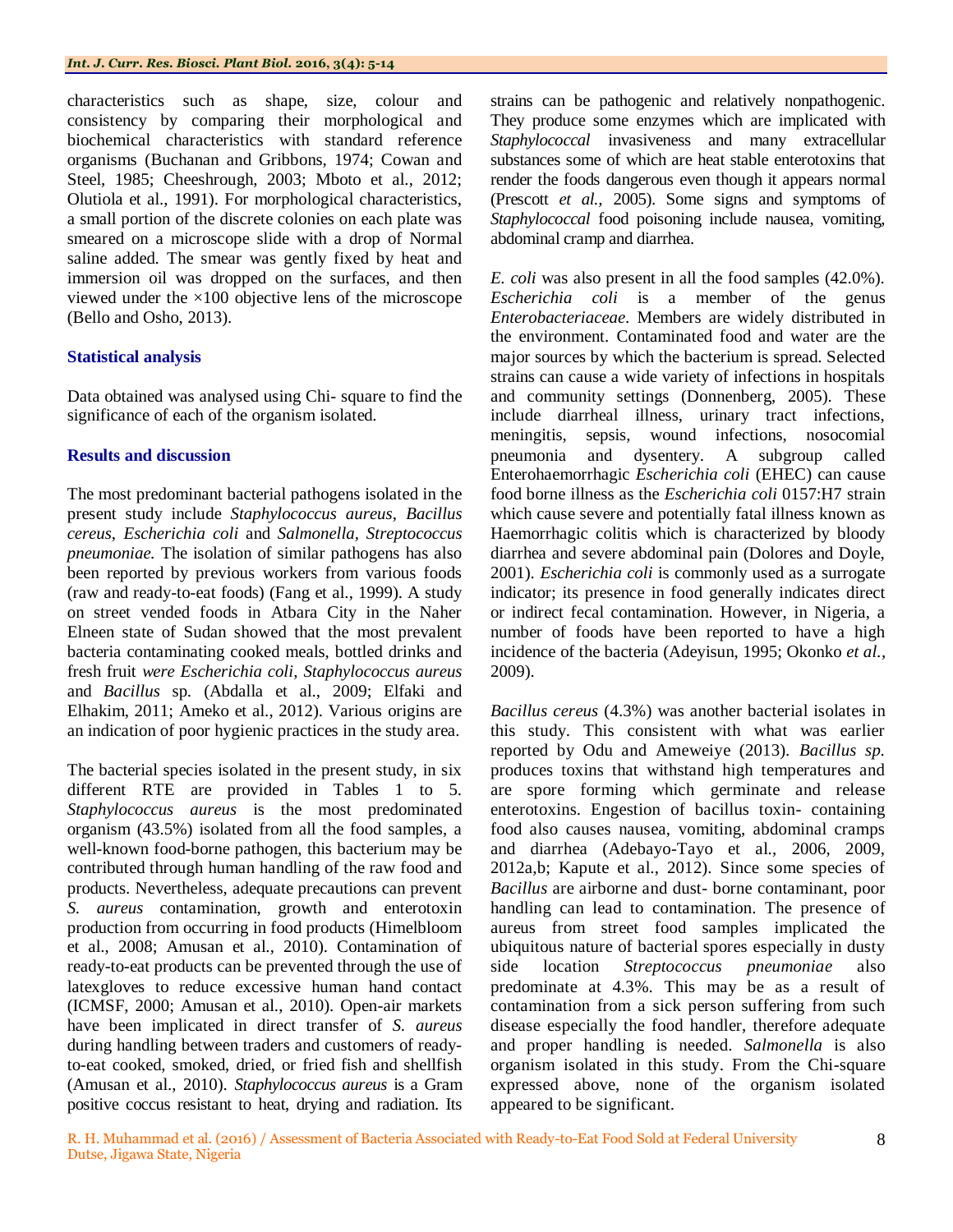| Day   | No. of<br>colonies | cfu/ml            | <b>Isolate</b> | <b>Colony morphology</b>  | <b>Microscopy</b> | Gram<br>reaction | <b>Biochemical Test</b>     | <b>Organism isolated</b> |
|-------|--------------------|-------------------|----------------|---------------------------|-------------------|------------------|-----------------------------|--------------------------|
| Day 1 | 104                | 1.04x10'          | G1             | Shiny, round colonies     | Diplococci        | $+ve$            | Cat. $-ve$ , oxi. $+ve$     | S. pneumoniae            |
|       |                    |                   | G2             | Pale yellow, opaque       | Cocci in clusters | $-ve$            | Coag. +ve, cat. +ve         | S. aureus                |
|       |                    |                   | G <sub>3</sub> | Mucoid, pink/red colony   | Bacilli           | $-ve$            | Cat. + $ve$ , oxi. - $ve$ . | E. coli                  |
| Day 2 | 96                 | $9.6x10^{6}$      | G1             | Pink/red colonies, mucoid | Bacilli           | $-ve$            | Cat. + $ve$ , oxi. - $ve$ . | E. coli                  |
|       |                    |                   | G2             | <b>Yellow colonies</b>    | Cocci in clusters | $+ve$            | $Cat +ve, coag +ve$         | S. aureus                |
|       |                    |                   | G <sub>3</sub> | Shiny, round colonies     | Diplococci        | $+ve$            | Cat. $-ve$ , $oxi$ . $+ve$  | S. pneumoniae            |
| Day 3 | 64                 | $6.4x10^{6}$      | G1             | <b>Yellow colonies</b>    | Cocci in clusters | $+ve$            | $Cat. +ve, coag. +ve.$      | S. aureus.               |
|       |                    |                   | G <sub>2</sub> | Pink/red colonies, mucoid | Bacilli           | $-ve$            | Cat. +ve, $oxi. -ve.$       | E. coli                  |
| Day 4 | 72                 | $7.2 \times 10^6$ | G1             | Pink/red colonies, mucoid | Bacilli           | $-ve$            | Cat. +ve. $oxi. -ve.$       | E. coli                  |
|       |                    |                   | G2             | White/colourless colonies | Bacilli           | $-ve$            | $Cat. +ve.$                 | Salmonella               |
|       |                    |                   | G <sub>3</sub> | <b>Yellow colonies</b>    | Cocci in clusters | $+ve$            | $Cat. +ve, coag. +ve.$      | S. aureus                |
| Day 5 | 52                 | $5.2 \times 10^6$ | G1             | Pink/red colonies, mucoid | Bacilli           | $-ve$            | Cat. +ve. $oxi. -ve.$       | E. coli                  |
|       |                    |                   | G <sub>2</sub> | <b>Yellow colonies</b>    | Cocci in clusters | $+ve$            | $Cat. +ve, coag. +ve.$      | S. aureus.               |
| Day 6 | 100                | $1.0x\ 10'$       | G1             | Colourless colonies       | Bacilli           | $-ve$            | $Cat. +ve.$                 | Salmonella               |
|       |                    |                   | G <sub>2</sub> | <b>Yellow colonies</b>    | Cocci in clusters | $+ve$            | $Cat. +ve, coag. +ve.$      | S. aureus.               |
|       |                    |                   | G <sub>3</sub> | Pink/red colonies, mucoid | Bacilli           | $-ve$            | Cat. +ve. $oxi. -ve.$       | E. coli                  |

| <b>Table 1.</b> Bacterial isolates in RTE food Pita collected from Federal University Dutse (dilution used: $10^{-5}$ ). |
|--------------------------------------------------------------------------------------------------------------------------|
|--------------------------------------------------------------------------------------------------------------------------|

+ve = positive, -ve = negative, cat. = catalase, coag. = coagulase, oxi. = oxidase.

| <b>Table 2.</b> Bacterial isolates in RTE food Beans pudding collected from Federal University Dutse (dilution used: $10^{-5}$ ). |  |
|-----------------------------------------------------------------------------------------------------------------------------------|--|
|                                                                                                                                   |  |

| <b>Day</b> | No. of<br>colonies | cfu/ml              | <b>Isolate</b> | <b>Colony morphology</b>                                                            | <b>Microscopy</b> | Gram<br>reaction | <b>Biochemical Test</b>    | <b>Organism</b><br>isolated |
|------------|--------------------|---------------------|----------------|-------------------------------------------------------------------------------------|-------------------|------------------|----------------------------|-----------------------------|
| Day 1      | 72                 | $7.2x\ 10^6$        | Moi 1          | Pink/red colonies                                                                   | Bacilli           | $-ve$            | $Cat +ve, oxi. -ve.$       | E.coli                      |
|            |                    |                     | Moi 2          | Golden yellow colonies                                                              | Cocci in clusters | $+ve$            | $Cat. +ve, coag. +ve$      | <i>S.aureus</i>             |
| Day 2      | 56                 | 5.6x $10^6$         | Moi            | Golden yellow colonies                                                              | Cocci in clusters | $+ve$            | $Cat. +ve, coag. +ve$      | <i>S.aureus</i>             |
|            |                    |                     | Moi 2          | Pink/red colonies                                                                   | Bacilli           | $-ve$            | $Cat +ve, oxi. -ve.$       | E.coli                      |
|            |                    |                     | Moi $3$        | Milk round colonies with undulating margin                                          | Bacilli           | $+ve$            | $Cat. +ve.$                | <b>B.cereus</b>             |
| Day 3      | 84                 | $8.4x\ 10^{6}$      | Moi 1          | Pink/red colonies                                                                   | Bacilli           | $-ve$            | $Cat +ve, oxi. -ve.$       | E.coli                      |
|            |                    |                     | Moi 2          | Golden yellow colonies                                                              | Cocci in clusters | $+ve$            | Cat. +ve, coag. +ve        | <i>S.aureus</i>             |
|            |                    |                     | Moi 3          | Milk colonies with undulating margin                                                | Bacilli           | $+ve$            | $Cat. +ve$                 | B.cereus                    |
| Day 4      | 52                 | $5.2 \times 10^6$   | Moi 1          | Pink/red colonies                                                                   | Bacilli           | $-ve$            | $Cat +ve, oxi. -ve.$       | E.coli                      |
|            |                    |                     | Moi 2          | Golden yellow colonies                                                              | Cocci in clusters | $+ve$            | Cat. + $ve$ , coag. + $ve$ | <i>S.aureus</i>             |
| Day 5      | 56                 | $5.6 \times 10^{6}$ | Moi 1          | Golden yellow colonies                                                              | Cocci in clusters | $+ve$            | $Cat. +ve, coag. +ve$      | <i>S.aureus</i>             |
|            |                    |                     | Moi 2          | Pink/red colonies                                                                   | Bacilli           | $-ve$            | $Cat +ve, oxi. -ve.$       | E.coli                      |
| Day 6      | 32                 | $3.2 \times 10^6$   | Moi 1          | Golden yellow colonies                                                              | Cocci in clusters | $+ve$            | $Cat. +ve, coag. +ve$      | <i>S.aureus</i>             |
|            |                    |                     | Moi $2$        | Pink/red colonies                                                                   | Bacilli           | $-ve$            | $Cat +ve, oxi. -ve.$       | E.coli                      |
|            |                    |                     |                | +ve = positive, -ve = negative, cat. = catalase, coag. = coagulase, oxi. = oxidase. |                   |                  |                            |                             |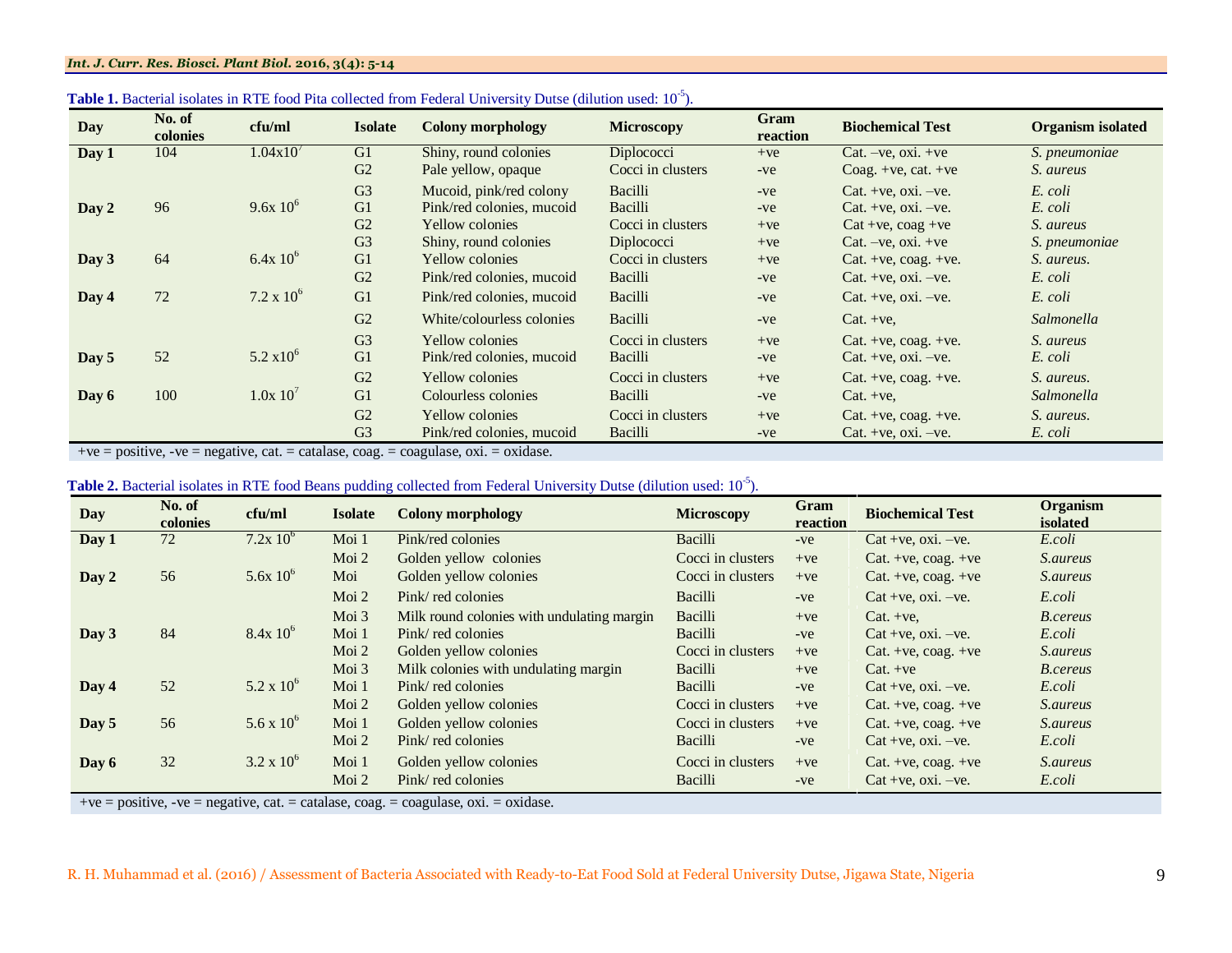| <b>Day</b> | No. of<br>colonies | cfu/ml              | <b>Isolate</b> | <b>Colony morphology</b>                                                                            | <b>Microscopy</b>   | Gram<br>reaction | <b>Biochemical Test</b> | <b>Organism</b> isolated |
|------------|--------------------|---------------------|----------------|-----------------------------------------------------------------------------------------------------|---------------------|------------------|-------------------------|--------------------------|
| Day 1      | 80                 | $8.0 \times 10^{6}$ | P <sub>1</sub> | Pink colonies                                                                                       | Bacilli             | $-ve$            | $Cat. +ve. oxi.-ve$     | E. coli                  |
|            |                    |                     | P <sub>2</sub> | Pale yellow colonies                                                                                | Cocci in clusters   | $+ve$            | $Cat. +ve. coag. +ve$   | S. aureus                |
| Day 2      | 36                 | $3.6 \times 10^{6}$ | P <sub>1</sub> | Pinkish colonies                                                                                    | Bacilli             | $-ve$            | $Cat. +ve. oxi.-ve$     | E. coli                  |
|            |                    |                     | P <sub>2</sub> | vellow colonies                                                                                     | Cocci in clusters   | $+ve$            | $Cat. +ve, coag.+ve$    | S. aureus                |
| Day 3      | 64                 | $6.4 \times 10^6$   | P <sub>1</sub> | Pale yellow colonies                                                                                | Cocci in clusters   | $+ve$            | $Cat. +ve, coag.+ve$    | S. aureus                |
|            |                    |                     | P <sub>2</sub> | Pink/re colonies                                                                                    | bacilli             | $-ve$            | $Cat. +ve. oxi.-ve$     | E. coli                  |
|            |                    |                     | P <sub>3</sub> | Shiny round colonies with entire margin                                                             | Cocci in pairs      | $+ve$            | $Cat. - ve. oxi.-ve$    | S. pneumoniae            |
| Day 4      | 56                 | 5.6 x $10^6$        | P <sub>1</sub> | <b>Yellow colonies</b>                                                                              | Cocci in clusters   | $+ve$            | $Cat. +ve, coag. +ve$   | S. aureus                |
|            |                    |                     | P <sub>2</sub> | Pinkish colonies                                                                                    | Bacilli             | $-ve$            | $Cat. +ve. oxi.-ve$     | E. coli                  |
| Day 5      | 112                | $1.12 \times 10'$   | P <sub>1</sub> | Pink colonies                                                                                       | Bacilli             | $-ve$            | $Cat. +ve. oxi.-ve$     | E. coli                  |
|            |                    |                     | P <sub>2</sub> | Pale yellow colonies                                                                                | Cocci in clusters   | $+ve$            | $Cat. +ve, coag. +ve$   | S. aureus                |
|            |                    |                     | P <sub>3</sub> | Colourless/white colonies                                                                           | Rod shape (bacilli) | $-ve$            | $Cat. +ve$              | Salmonella               |
| Day 6      | 44                 | $4.4 \times 10^6$   | P <sub>1</sub> | Pink/red colonies                                                                                   | Bacilli             | $-ve$            | $Cat. +ve. oxi.-ve$     | E. coli                  |
|            |                    |                     | P <sub>2</sub> | Colourless colonies                                                                                 | Rod shape (bacilli) | $-ve$            | $Cat. +ve$              | Salmonella               |
|            |                    |                     |                | $\mu_{\alpha}$ = nogitive $\mu_{\alpha}$ = nogetive est = estelece essex = essexulace exi = exidese |                     |                  |                         |                          |

Table 3. Bacterial isolates in RTE food Pounded yam collected from Federal University Dutse (dilution used: 10<sup>-5</sup>).

 $+ve =$  positive,  $-ve =$  negative, cat.  $=$  catalase, coag.  $=$  coagulase, oxi.  $=$  oxidase

## Table 4. Bacterial isolates in RTE food-Local cheese collected from Federal University Dutse (dilution used: 10<sup>-5</sup>).

| <b>Day</b> | No. of<br>colonies | cfu/ml              | <b>Isolate</b> | <b>Colony morphology</b>           | <b>Microscopy</b> | Gram<br>reaction | <b>Biochemical Test</b> | <b>Organism isolated</b> |
|------------|--------------------|---------------------|----------------|------------------------------------|-------------------|------------------|-------------------------|--------------------------|
| Day 1      | 64                 | $6.4 \times 10^{6}$ | A <sub>1</sub> | Gold/ yellow colony                | Cocci in clusters | $+ve$            | Cat. +ve, coag. +ve     | S. aureus                |
|            |                    |                     | A <sub>2</sub> | Pink/red colony                    | Bacilli           | $-ve$            | Cat. +ve, $oxi$ . -ve   | E. coli                  |
|            |                    |                     | A <sub>3</sub> | Milk colony with undulating margin | Bacilli           | $+ve$            | $Cat. +ve.$             | B. cereus                |
| Day 2      | 52                 | 5.2 x $10^6$        | A <sub>1</sub> | Pink/red colony                    | Bacilli           | $-ve$            | Cat. +ve, $oxi$ . -ve   | E. coli                  |
|            |                    |                     | A2             | Gold/ yellow colony                | Cocci in clusters | $+ve$            | Cat. +ve, coag. +ve     | S. aureus                |
| Day 3      | 56                 | $5.6 \times 10^{6}$ | A <sub>1</sub> | Pink/red colony                    | Bacilli           | $-ve$            | Cat. +ve, $oxi$ . -ve   | E. coli                  |
|            |                    |                     | A2             | Gold/ yellow colony                | Cocci in clusters | $+ve$            | Cat. +ve, $coag. +ve$   | S. aureus                |
| Day 4      | 28                 | $2.8 \times 10^6$   | A <sub>1</sub> | Gold/ yellow colony                | Cocci in clusters | $+ve$            | Cat. +ve, coag. +ve     | S. aureus                |
| Day 5      | 92                 | $9.2 \times 10^6$   | A <sub>1</sub> | Pink/red colony                    | Bacilli           | $-ve$            | Cat. +ve, $oxi$ . -ve   | E. coli                  |
|            |                    |                     | A <sub>2</sub> | Gold/ yellow colony                | Cocci in clusters | $+ve$            | Cat. +ve, $coag. +ve$   | S. aureus                |
| Day 6      | 76                 | $7.6 \times 10^6$   | A <sub>1</sub> | Pink/red colony                    | Bacilli           | $-ve$            | Cat. +ve, $oxi$ . -ve   | E. coli                  |
|            |                    |                     | A <sub>3</sub> | Gold/ yellow colony                | Cocci in clusters | $+ve$            | Cat. +ve, coag. +ve     | S. aureus                |
|            |                    |                     |                | $150 - 0.001$                      |                   |                  |                         |                          |

 $+ve =$  positive,  $-ve =$  negative, cat.  $=$  catalase, coag.  $=$  coagulase, oxi.  $=$  oxidase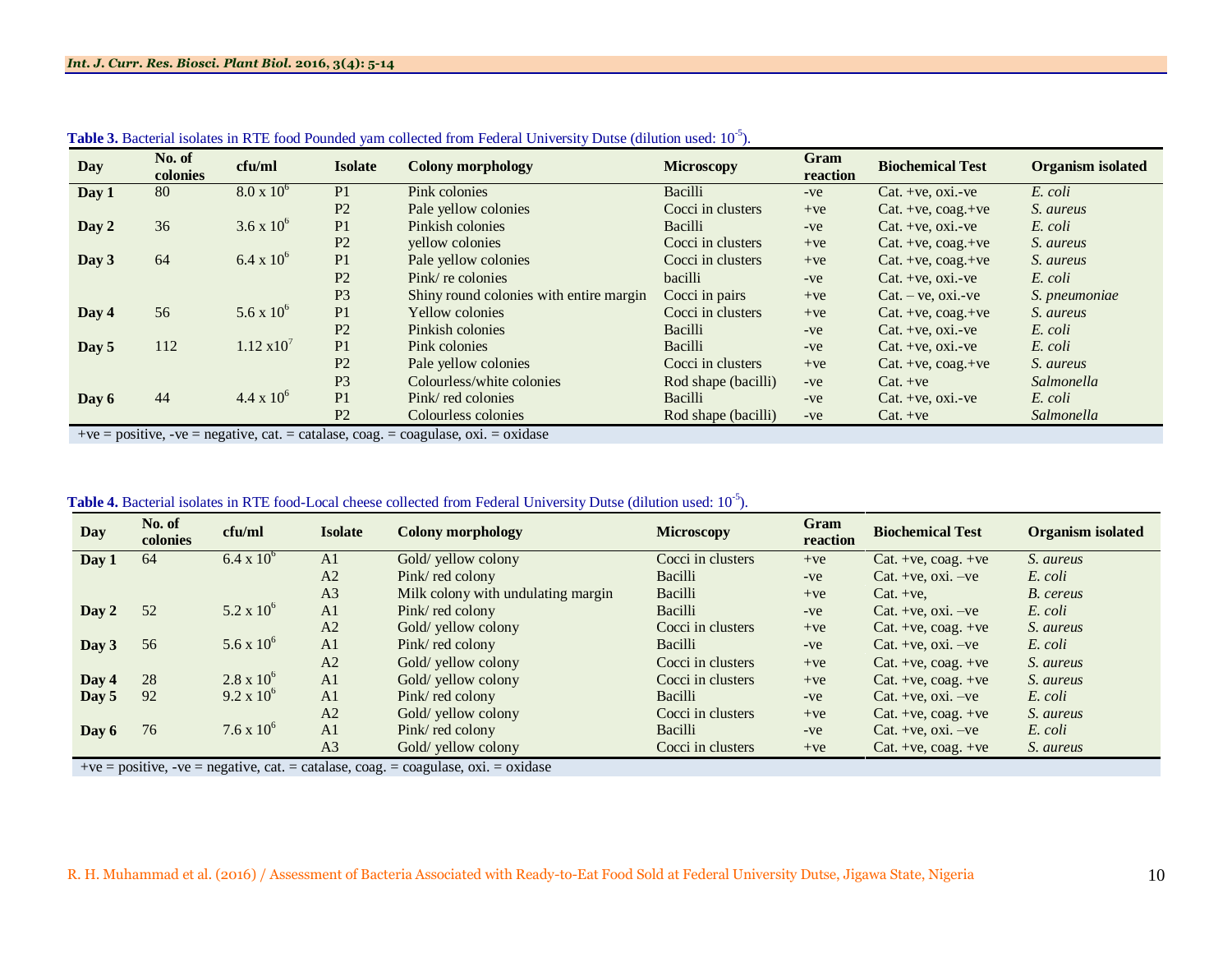| <b>Day</b> | No. of<br>colonies | cfu/ml              | <b>Isolate</b> | <b>Colony morphology</b> | <b>Microscopy</b>   | Gram<br>reaction | <b>Biochemical Test</b> | <b>Organism</b><br>isolated |
|------------|--------------------|---------------------|----------------|--------------------------|---------------------|------------------|-------------------------|-----------------------------|
| Day 1      | 56                 | 5.6 x $10^6$        | K1             | Pinkish colony           | Bacilli             | $-ve$            | $Cat. +ve. oxi.-ve$     | E. coli                     |
|            |                    |                     | K2             | Pale yellow colony       | Cocci in clusters   | $+ve$            | $Cat. +ve, coag. +ve$   | S. aureus                   |
| Day 2.     | 68                 | $6.8 \times 10^{6}$ | K1             | Pale yellow colony       | Cocci in clusters   | $+ve$            | $Cat.+ve, coag.+ve$     | S. aureus                   |
|            |                    |                     | K <sub>2</sub> | Pinkish colony           | Bacilli             | $-ve$            | $Cat. +ve.$ oxi.-ve.    | E. coli                     |
| Day 3.     | 52                 | 5.2 x $10^6$        | K1             | Pale yellow colony       | Cocci in clusters   | $+ve$            | $Cat. +ve, coag.+ve$    | S. aureus                   |
|            |                    |                     | K2             | Pinkish colony           | Bacilli             | $-ve$            | $Cat. +ve.$ oxi.-ve.    | E. coli                     |
| Day 4.     | 48                 | $4.8 \times 10^6$   | K1             | Pale yellow colony       | Cocci in clusters   | $+ve$            | $Cat. +ve, coag.+ve$    | S. aureus                   |
|            |                    |                     | K <sub>2</sub> | Pinkish colony           | Bacilli             | $-ve$            | $Cat. +ve.$ oxi.-ve.    | E. coli                     |
| Day 5.     | 64                 | $6.4 \times 10^{6}$ | K1             | Light red colony         | Bacilli             | $-ve$            | $Cat. +ve. oxi.-ve.$    | E. coli                     |
|            |                    |                     | K <sub>2</sub> | Pale yellow colony       | Cocci in clusters   | $+ve$            | $Cat. +ve, coag.+ve$    | S. aureus                   |
| Day 6.     | 72                 | $7.2 \times 10^6$   | K1             | Pinkish red col          | Bacilli             | $-ve$            | Cat. +ve. $oxi. -ve.$   | E. coli                     |
|            |                    |                     | K <sub>2</sub> | Yellow colony            | Cocci in clusters   | $+ve$            | $Cat. +ve, coag.+ve$    | S. aureus                   |
|            |                    |                     | K <sub>3</sub> | Colourless colony        | Rod shape (bacilli) | $-ve$            | $Cat. +ve$              | Salmonella                  |

Table 5. Bacterial isolates in RTE food-Beans cake collected from Federal University Dutse (dilution used: 10<sup>-5</sup>).

 $+ve =$  positive,  $-ve =$  negative, cat.  $=$  catalase, coag.  $=$  coagulase, oxi.  $=$  oxidase

# Table 6. Occurrence and percentage of each organism isolated in the food samples.

| <b>Organism isolated</b>              | No. of samples examined | <b>Food sample</b> |                          |                          | Total no. of each isolated | $\frac{0}{0}$            |    |      |
|---------------------------------------|-------------------------|--------------------|--------------------------|--------------------------|----------------------------|--------------------------|----|------|
|                                       |                         | <b>Gurasa</b>      | Moi-moi                  |                          | P.vam                      | <b>Beans cake</b>        |    |      |
| E. coli                               | 30                      |                    | <sub>0</sub>             |                          | b                          | <sub>0</sub>             | 29 | 42.0 |
| S. aureus                             | 30                      |                    | 6                        | $\sigma$                 |                            |                          | 30 | 43.5 |
| S. pneumoniae                         | 30                      |                    |                          | $\overline{\phantom{0}}$ |                            | $\overline{\phantom{0}}$ |    | 4.3  |
| B. cereus                             | 30                      |                    |                          |                          |                            | $\overline{\phantom{0}}$ |    | 4.3  |
| Salmonella                            | 30                      |                    | $\overline{\phantom{a}}$ |                          |                            |                          |    | 5.8  |
| <b>Total organisms in each sample</b> |                         | 16                 | 14                       | 12                       | 14                         |                          | 69 |      |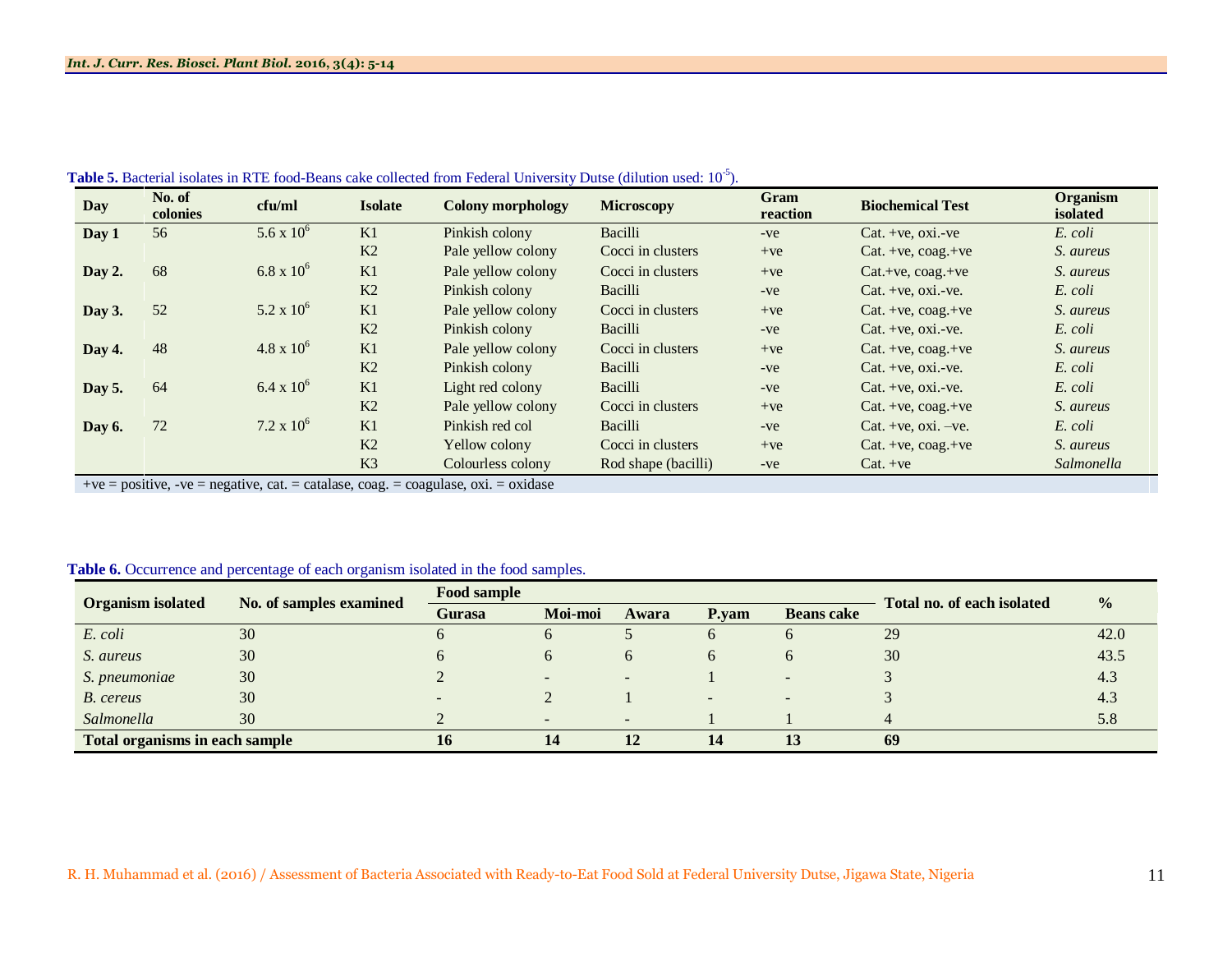#### *Int. J. Curr. Res. Biosci. Plant Biol.* **2016, 3(4): 5-14**

| $\mathbf{r}$<br><b>Food samples</b> | No. of food samples<br>examined | $\mathbf{r}$<br>S. pneumoniae<br>$(\%)$ | S. aureus<br>$(\%)$ | ັ<br>E. coli<br>(%)     | <b>Salmonella</b><br>$(\%)$ | <b>B.</b> cereus<br>(%) |
|-------------------------------------|---------------------------------|-----------------------------------------|---------------------|-------------------------|-----------------------------|-------------------------|
| Pita                                | 6                               | 2(33.33)                                | 6(100.00)           | 6(100.00)               | 2(33.33)                    | 0(0.00)                 |
| Beans Pudding                       | 6                               | 0(0.00)                                 | 6(100.00)           | 6(100.00)               | 0(0.00)                     | 2(33.33)                |
| Pounded Yam                         | 6                               | 1(16.67)                                | 6(100.00)           | 6(100.00)               | 2(33.33)                    | 0(0.00)                 |
| Local Cheese                        | 6                               | 0(0.00)                                 | 6(100.00)           | 5(83.33)                | 0(0.00)                     | 1(16.67)                |
| <b>Beans Cake</b>                   | 6                               | 0(0.00)                                 | 6(100.00)           | 6(100.00)               | 1(16.67)                    | 0(0.00)                 |
| <b>Total</b>                        | 30                              | 3(10.00)                                | 30(100.00)          | 29(96.70)               | 6(20.00)                    | 3(10.00)                |
| <b>Chi-sqaure</b>                   |                                 | 5.926                                   |                     | 4.138                   | 4.038                       | 5.926                   |
| df                                  |                                 | 4                                       |                     | $\overline{\mathbf{4}}$ | 4                           | $\overline{\mathbf{4}}$ |
| <i>p</i> -value                     |                                 | $0.205$ ns                              |                     | 0.388ns                 | 0.401 <sub>ns</sub>         | 0.205ns                 |

|  | Table 7. Comparison of number of food samples examined with bacterial isolates using Chi-square. |  |  |  |  |  |  |
|--|--------------------------------------------------------------------------------------------------|--|--|--|--|--|--|
|  |                                                                                                  |  |  |  |  |  |  |

# **Conclusion**

This study has demonstrated that some of the most popular types of ready-to-eat foods that are sold in canteens and cafeteria of FUD are contaminated, and do not meet the required quality and safety levels. Some of the bacteria isolated especially *Staphylococcus aureus*  and *Escherichia coli that* are isolated in almost each and every collection of the food sample are potential enteric pathogens and are known to cause gastroenteritis. This clearly depicts poor handling and management leading to cross contamination as *S.aureus* is a normal flora of the skin and *E.coli* demonstrate feacal contamination. This pose a health threat to the patron and efforts to reduce level of contamination in this canteens and cafeterias are highly recommended as no only student from FUD rely on the food, but also some individuals from the community as most dwellers of Dutse City are Workers.

# **Recommendations**

This study recommends that every vendor, helper or food handler has to undergo proper training with regard to basic food hygiene, knowledge of preservation, storage of food, lapse time between preparation and dispensing of food items to the consumers. This is to ensure that they follow the required rules of food safety, hygiene practices and sanitation. There is a need for stricter implementation of the food sanitation code, licensing of food vendors within school campus and issuing health cards. In order to maintain the benefits of vended food system while assuring the safety of the food sold authorities need to develop a policy aimed at assisting, controlling and maintaining the food sector. The policy developed has to respond to an integrated consultation with vendors and consumers if it is to meet the needs of each of the partners in food safety (government, school management, consumers and vendors).

There is a need for further study on foods classified as medium to high risk that include the total counts of coliform, *S. aureus*, *E. coli*, *B. cereus, Salmonella* and other food-borne microorganisms. Determinations of these types of bacteria act as a quick index of acceptability of food for human consumption.

#### **Conflict of interest statement**

Authors declare that they have no conflict of interest.

#### **References**

- Abdalla, M.A., Suliman, S.E., Bakhiet, A.O., 2009. Food safety knowledge and practices of street vendors in Atbara city (Nahar Elneel State Sudan). Afr. J. Biotechnol. 8(24), 6967-6971.
- Adebayo-Tayo, B.C., Odu, N.N., Esen, C.U., Okonko, I.O., 2012. Microorganisms associated with spoilage of stored vegetables in Uyo Metropolis, AkwaIbom State, Nigeria. Nat. Sci. 10(3), 23-32.
- Adebayo-Tayo, B.C., Odu, N.N., Anyamele, L.M., Igwiloh, N.J.P.N., Okonkwo, I.O., 2012a. Microbial quality of frozen fish sold in Uyo Metropolis. Nat. Sci. 10(3), 71- 77.
- Adebayo -Tayo, B.C., Odu, N.N., Igwiloh, N.J.P.N., Okonko, I.O., 2012b. Microbiological and physiochemical level of fresh catfish (*Arius hendelotic*) from different markets in Akwa-ibom, Nigeria. New York Sci. J. 5(4), 46-52.
- Adebayo-Tayo, B.C., Onlude, A.A., Ogunjobi, A.A., 2006. Bacteriological and proximate analysis of periwinkle from two different creeks in Nigeria. World Appl. Sci. J. 1(2), 87-91.
- Adesetan, T.O., Egberongbe, H.O., Ilusanya, O.A.F., Bello, O.O., 2013. Antimicrobial sensitivity of bacterial isolates from street vended fruits in Ijebu area of Ogun State, Nigeria. Int. Res. J. Microbiol. 4(9), 220-225.
- Adesiyun, A.A., 1984. Prevalence and characterization of *Staphylocuccus aureus* from five ready-to-eat products in Nigeria. Nig. Food J. 2(2), 135-139.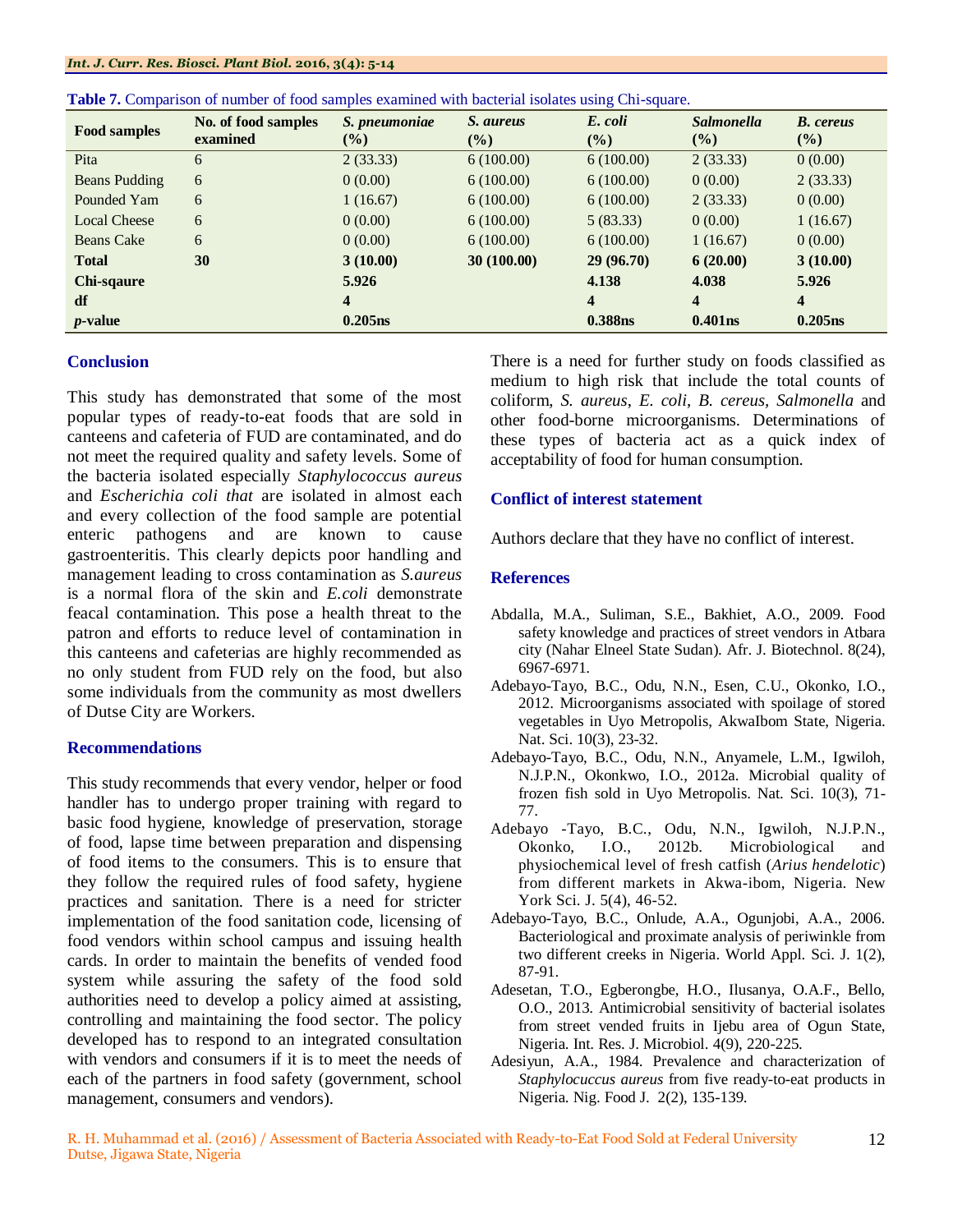- Adesiyun, A.A., 1995. Bacteriological quality of some Trinidadian ready-to-eat foods and drinks and possible health risk to consumers, J. Food Prot. 58(3), 651-655.
- Ameko, E., Achio, S., Alhassan, S., Kassim, A., 2012. Microbial safety of raw mixed vegetable salad sold as an accompaniment to street vended cooked rice in Accra. J. Biotechnol. 11(50), 11078-11085.
- Amusan, E., Oramidike, C.E., Abraham-Olukayode, A.O., Adejonwu, O.A., 2010. Bacteriological quality of street vended smoked blue whiting (*Micromesistus poutasou*). Int. J. Food Saf. 12, 122-126.
- Bello, O.O., Bello, T.K., Bankole, S.A., 2013. Occurrence of antibiotic resistant to *Staphylococcus aureus* in some street vended foods in Ogun state, Nigeria. J. Adv. Biol. 1(1), 21-28.
- Bello, O.O., Osho, A., 2013. Comparative study of bacteriological qualities of meat pies sold in some standard eateries and local kiosks in Ogun State, App. Sci. Report. 2(2), 39-45.
- Bryan, F.L., 1997. Risk of practices, procedures and processes that lead to outbreaks of food borne illness. J. Food Prot. 51(8), 663-673.
- Buchanan, R.E., Gribbons, N.E., 1974. Bergey's Manual of Determinative bacteriology  $8<sup>th</sup>$  Ed, Williams and Wilkins Co, Battimore, USA.
- Cheeshrough, M., 2003. Microbial test in: District Laboratory Practice in Tropical Countries Part 2. Cambridge University Press, London. Pp 1-197.
- Cogan, T.A., Slader, J., Bloomfield, S.F., Humphrey, T.J., 2002. Achieving hygiene in domestic kitchens; the effectiveness of commonly used cleaning procedure. J. Appl. Microbiol. 92, 885-892.
- Collins, J.E., 2001. Impact of changing consumer lifestyles on the emergence of food-borne pathogens. Emerging Infect. Dis. 3(4), 1-13.
- Cowan, S.T., Steel, K.J., 1985. Manual for the identification of bacteria.
- Donnenberg, M.S., Mandel, G.L., Bemet, J.E., John, R., Mandel, D., 2005. Enterobacteriaceae Principles and Practices of Infectious Diseases,  $6<sup>th</sup>$  Ed., pp. 267-286.
- Elfaki, A.E., Elhakim, S.A.A., 2011. Quality Evaluation of Two Sudanese Street Foods of Animal Origin. Adv. J. Food Sci. Technol. 3(3), 219-223.
- Fang, T.K., Chen, C.Y., Kuo, W.Y., 1999. Microbiological Quality and Incidence of *Staphylococcus aureus* and *Bacillus cereus* in Vegetarian Food Products. Food Microbiol. 16, 385-391.
- Ghosh, M., Wahi, S., Kumar, M., Ghanguli, A., 2007. Prevalence of Enterotoxigenic *Staphylococcus aureus* and *Shigella* spp. In some raw-street vended Indian foods. Int. J. Environmental Health Res. 66(2), 9-14.
- Himelbloom, B.H., Crapo, C., Shetty, T.S., Voreholt, C., 2008. Pellicle Formation and Inactivation of *Listeria* and *Staphylococcus* species in Hot smoking of Salmon. International Smoked Sea Food Conference Proceedings. Alaska Sea College Program, University of Alaska Fairbanks.
- Ibrahim, H., Moshood, A.Y., Tengku, H.A., 2013. Isolation and identification of Bacteria associated with balangu (roasted meat product) sold in Bauchi, Nigeria. IOSR J. Pharm. 2(6), 38-48.
- Ibrahim, H., Moshood, A.Y., Tengku, H.A., 2013. Isolation and identification of Bacteria associated with balangu (roasted meat product) sold in Bauchi, Nigeria. IOSR J. Pharm. 2(6): 38-48.
- International Comission on Microbiological Safety of Food (ICMSF), 2009. Fish and Fish Product. In : Microorganisms in Food. Vol. 6. Microbial Ecology of Food Commodities. Aspen Publishers., inc Gaithersburg, pp.130-189.
- Jay, J.M., 2006. Modern Food Microbiology.  $6<sup>th</sup>$  Edn. Gailthersbiurg (MD), Aspen. pp. 679-680.
- Kapute, F., Likongwe, J., Kang'ombe, J., Kiiyukia, C., Mpeketula, P., 2012. Quality Assessment of Fresh Lake Malawi Tilapia (*Chambo*) Collected from Selected Local and Super Markets in Malawi. Int. J. Food Saf. 14, 112-120.
- Lynch, R.A., Elledge, B.L., Griffith, C.C., Boatright, D.T., 2003. A comparison of Food Safety knowledge among restaurant Managers by source of training and experience in Oklahoma. J. Environ. Health. 66(2), 9-14.
- Mboto, C.I., Agbo, B.E., Ikpoh, I.S., Agbor, R.B., Udoh, D.I., Ambo, E.E., Ekim, M.A., 2012. Bacteriological study of raw meat of Calabar Abattoir with public health and veterinary importance. J. Microbiol. Biotech. Res. 2(4), 529-532.
- Mead, P.S., Slustker, I., Dietz, V., McCaig, L.F., Bresse, J.S., Sharpiro, C., Griffin, S., 1999. Food related illness and death in the united state. Emerge. Inf. Dis. 5, 607-625.
- Mensah, P., Yebbah manu, D., Owusu-Darko, K., Ablordey, A., 2002. Street foods in Accra, Ghana: how safe are they? Bull. World Hlth. Org. 80(7), 546-554.
- Muinde, O.K., Kuria, E., 2005. Hygienic and sanitary practices of vendors of street foods in Nairobi, Kenya. Afr. J. Food Agric. Nutri. 5(1), 1-15.
- New South Wales Food Authority, 2009. Microbiological quality guide for ready-to –eat foods: A guide to interpreting microbiological results. Available at http://www.foodauthority.nsw. gov.au. Accessed 15<sup>th</sup> Nov., 2014.
- Odu, N.N., Assor, P., 2013. Microbiological analysis of ready to eat food (cooked rice and beans) sold among different restaurant in University of Port Harcourt, Port Harcourt, Nigeria. Academic Arena. 5(1), 62-66.
- Odu, N.N., Ameweiye, N.B., 2013. Microbiological Quality of Street-Vended-Ready-To-Eat "Bole" Fish In Port Harcourt Metropoplis. New York Sci. J. 6.
- Okonko, I.O., Donbraye, E., Babatunde, S.O., 2009. Microbiological quality of Seafood processors and water used in two different sea processing plant in Nigeria. EJEAFche 8(8), 621-629.
- Olutiola, P.O., Famurela, O., Sontag, H.E., 1991. An introduction to General Microbiology, a practical Approach. Heideberger Verlagsanstalt and Druckerei Gmbh, Germany, p. 24.